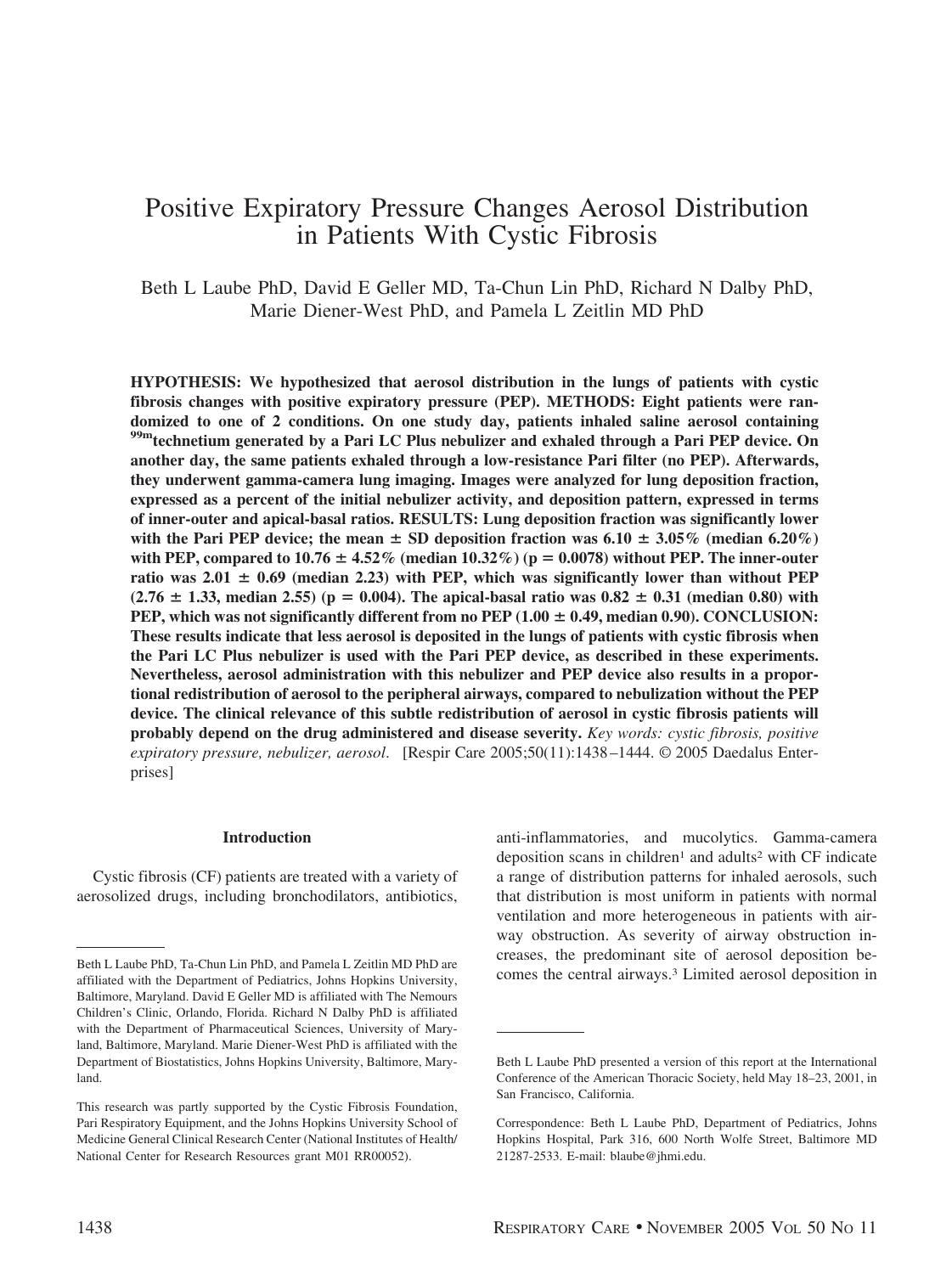the smaller, peripheral airways, because of airway obstruction, may contribute to treatment failure or suboptimal treatment outcomes.

Positive expiratory pressure (PEP) is sometimes used to enhance airway clearance in  $CF<sup>4-5</sup>$  PEP also keeps the airways distended during exhalation, slowing airway collapse or early closure. Since aerosol particles typically follow ventilation, we hypothesized that the addition of PEP during aerosol administration would improve aerosol distribution in patients with CF, such that the small, peripheral airways would be targeted for deposition to a greater extent than when aerosol was administered without PEP.

#### **Methods**

Eight volunteers who were  $\geq 18$  years old, had a documented sweat chloride  $>60$  mEq/L by quantitative pilocarpine ionophoresis, a clinical diagnosis of CF, and forced expiratory volume in the first second (FEV<sub>1</sub>)  $\geq 40\%$  of predicted values participated in this single-center study. Short-acting bronchodilator medications were discontinued for 12 hours and longer-acting bronchodilators were discontinued for 24 hours before each visit. All other medications were continued as usual. The institutional review board for human studies approved the protocol, and informed consent was obtained from all patients.

# **Study Protocol**

Patients were randomized to one of 2 conditions, which were separated by approximately 3 weeks (range 21–25 d). On one study day, patients slowly inhaled saline aerosol that contained the radioisotope  $\frac{99 \text{m}}{2}$  technetium  $\binom{99 \text{m}}{2}$ , which was continuously generated by a Pari LC Plus nebulizer and a Proneb Turbo compressor, and exhaled through a Pari PEP device (all 3 devices are made by Pari Respiratory Equipment, Richmond, Virginia), while maintaining an expiratory pressure of  $10-20$  cm  $H<sub>2</sub>O$ . Aerosol inhalation continued until the nebulizer sputtered, indicating no more aerosol was being generated. On another day, the same patients inhaled until sputtering occurred and exhaled through a low-resistance Pari filter (no PEP). On both study days, <sup>99m</sup>Tc was chelated to diethylene triamine penta-acetic acid (DTPA) (Cardinal Health, Baltimore, Maryland) to slow absorption of the isotope from the lungs and make it possible to acquire a lung image over several minutes. At the beginning of each study day, patients underwent pulmonary function testing, according to the American Thoracic Society guidelines.6 Forced vital capacity  $(FVC)$  and  $FEV<sub>1</sub>$  were measured with a computerized 10-L Survey III spirometer (Warren E Collins Inc, Braintree, Massachusetts).

# **Controlling Expiratory Pressure With PEP**

When using PEP, patients were taught to exhale while watching a pressure monitor that was connected in-line with the PEP device. This pressure monitor contained a blue "float." Patients were taught to maintain the float in the area between the black lines during each exhalation. The area between the 2 black lines indicated an expiratory pressure of 10 –20 cm of water.

# **Aerosol Particle Size Determinations**

Aerosol particles were characterized in terms of their mass median aerodynamic diameter (MMAD) and their geometric standard deviation (GSD), as described by us previously.7 Aerosol was generated from 2.5 mL of saline plus DTPA and decayed <sup>99m</sup>Tc. Five nebulizers were tested with PEP. Five different nebulizers were tested without PEP. For these experiments, aerosol and ambient room air were continuously drawn through a Marple-Miller impactor (MSP Corporation, Shoreview, Minnesota) at 12 L/min, for 3 min.

MMAD and GSD were determined by extracting the DTPA in the United States Pharmacopeia entry port of the impactor (USP Apparatus 2) and on each of 5 impactor collection cups and a terminal filter, by washing quantitatively with Milli-Q water (Millipore, Billerica, Massachusetts). The amount of DTPA at each location was determined by ultraviolet spectroscopy and comparison to standard curves (wavelength 250 nm). The amount of DTPA was then fitted to a log-normal distribution from which the MMAD and GSD were determined. MMADs and GSDs for all 5 nebulizers with and without PEP were averaged.

# **Gamma Camera Imaging Procedures**

On the first study day, patients underwent 3 lung-imaging procedures: (1) a transmission scan, (2) a  $133$ xenon ventilation scan, and (3) a  $^{99m}$ Tc-DTPA aerosol scan. During the transmission scan, a thin, plastic box (phantom) containing water and <sup>99m</sup>Tc was placed in front of the patient's chest while a gamma camera acquired a posterior image of the patient's thorax. Then, a second image was acquired with the plastic box in the same position, but without the patient. Counts within the same region of interest in the 2 images (phantom alone and patient with phantom) were quantified and expressed as a ratio. This lung-transmission ratio was used in a later calculation that determined lung deposition fraction.

During the ventilation imaging procedure, the patient inhaled <sup>133</sup>xenon gas, using a Pulmonex xenon system (Biodex Medical, Shirley, New York), while sitting with his or her back to a large-field-of-view gamma camera (ZLC, Siemens Gammasonics, Des Plains, Illinois)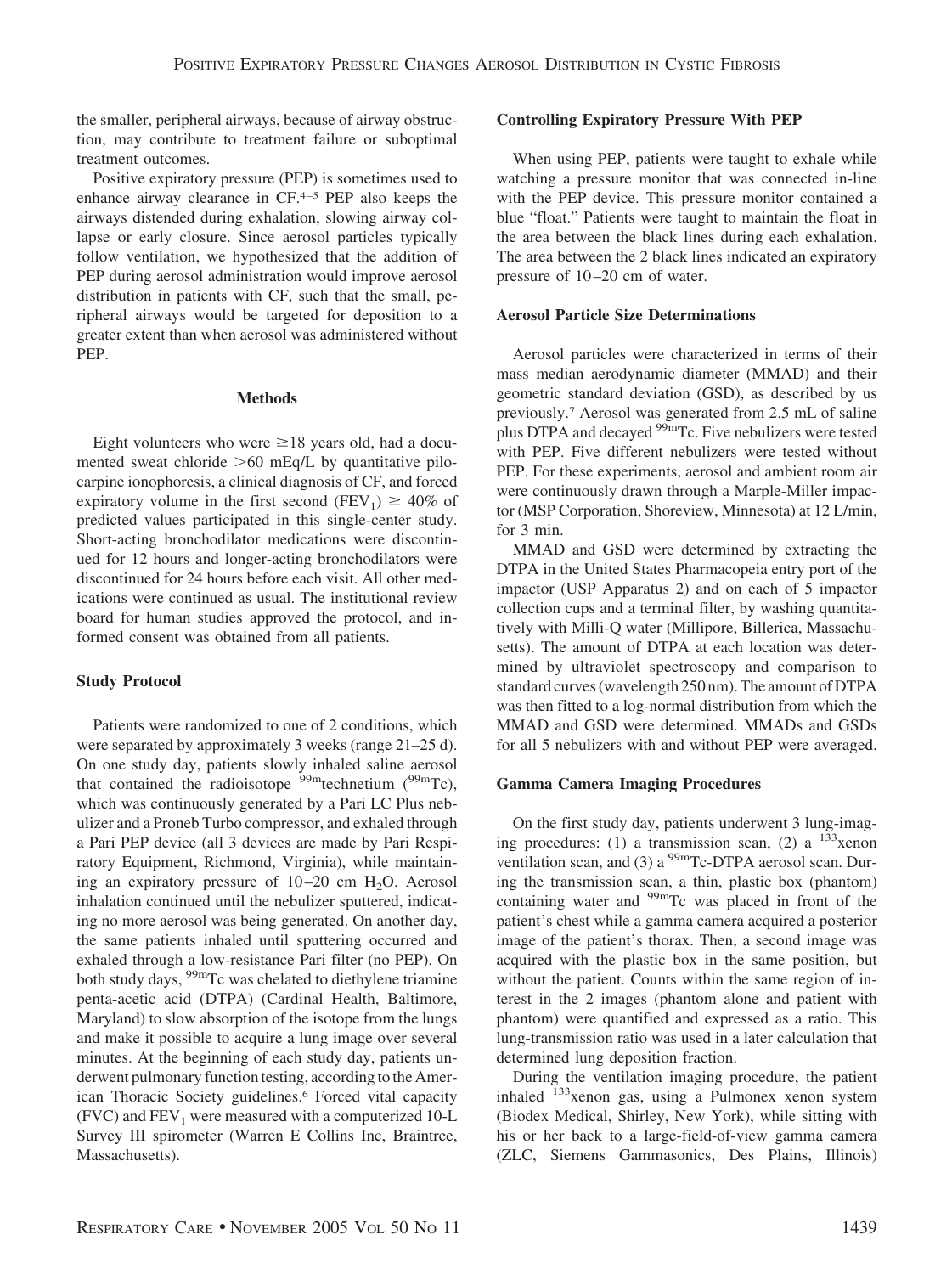

Fig. 1. A: The right lung border (shown in red) was first delineated on the <sup>133</sup>xenon ventilation scan. The field within this border was divided horizontally and vertically into thirds, which resulted in a

equipped with an all-purpose parallel-hole collimator. The patient rebreathed the radiogas for 90 seconds to promote penetration throughout the lung. Then a 300,000-count image of the posterior lung was acquired and stored on a Sopha computer (SMV, Twinsburg, Ohio) for later analysis. This ventilation image was used to define the functional border of the right lung of each patient.

Then the patient inhaled the <sup>99m</sup>Tc-DTPA aerosol, with or without the PEP device. After aerosol administration, the patient underwent a posterior gamma-camera lung scan. Images were stored on the Sopha computer for later analysis. Images from the 2 study days were analyzed in terms of deposition fraction, expressed as a percent of the initial nebulizer activity and deposition pattern, expressed in terms of inner versus outer lung-region count distribution (I-O ratio) and apical versus basal lung-region count distribution (A-B ratio).

# **Quantification of Deposition Fraction**

Deposition fraction was based on the amount of radioactivity detected in the right lung, expressed as counts per min. Total lung counts per min in the right lung were then multiplied by 2 to account for the left lung contribution to total lung counts. This new value was converted to microcuries, using an equation that has been described previously and that incorporates the lung-transmission ratio and a camera sensitivity calculation.8 Total microcuries deposited in both lungs combined were then expressed as a percent of the total number of microcuries initially in the nebulizer.

# **Quantification of Deposition Pattern**

We analyzed only the right lung for these determinations because it was often difficult to accurately delineate the left lung border from the stomach region on the aerosol scan. Radioactivity that deposited in the oral cavity was swallowed, resulting in a region of high activity in the stomach, which overlapped with the left lung on the image.

grid containing 9 smaller regions. Subsequent aerosol scans were concatenated and registered with the ventilation scan. The right lung border and the 9-region grid that were delineated on the ventilation scan were then superimposed on each aerosol scan (all shown in red). The smaller bracketed regions are the inner, outer, apical, and basal regions. Deposition in the inner versus outer region and apical versus basal region was expressed as the innerouter and apical-basal ratios, respectively. Deposition in the inner, outer, apical, and basal regions was also expressed as a percent of total right-lung deposition. B: With positive expiratory pressure. C: Same patient without positive expiratory pressure.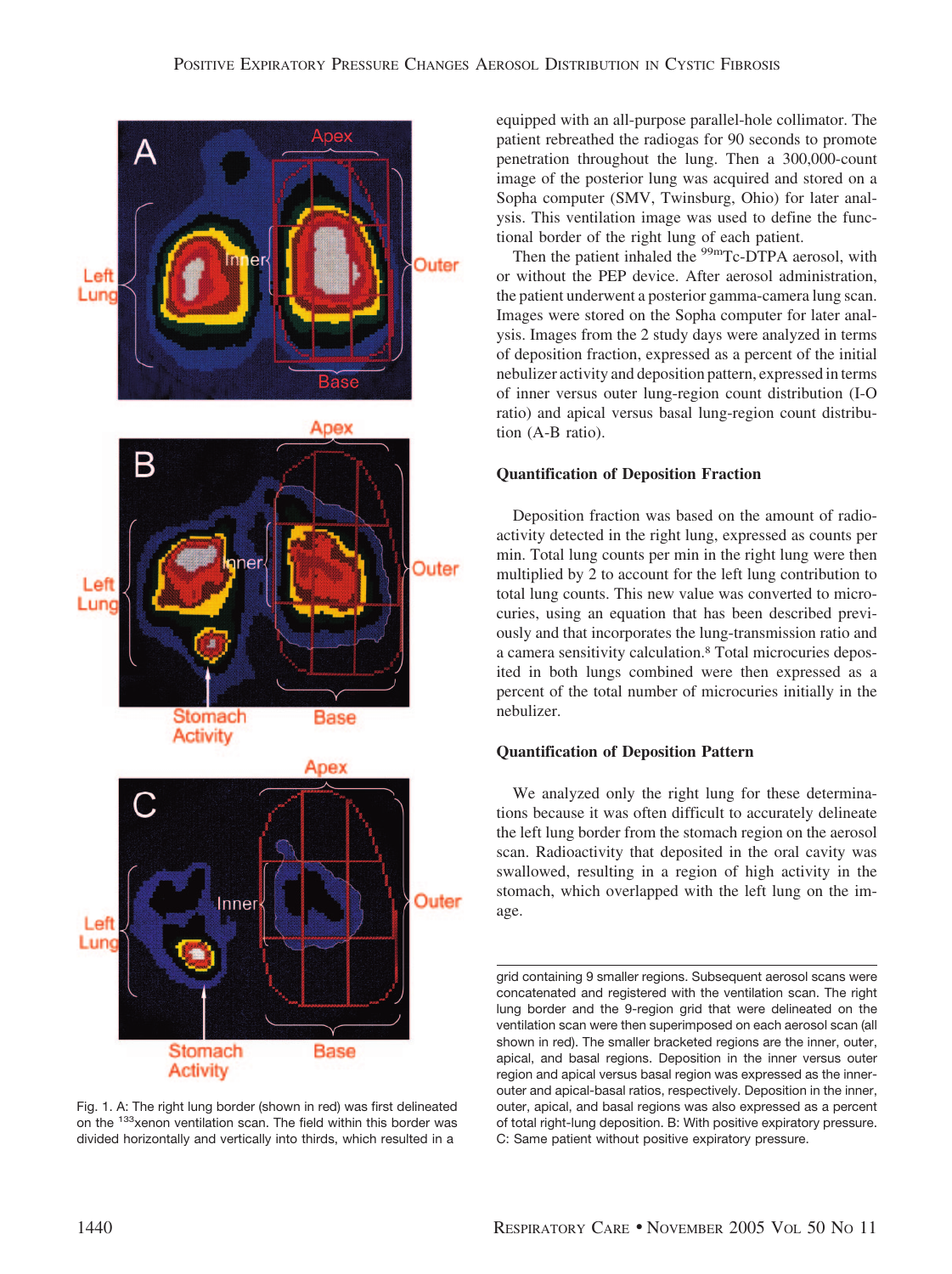Regional distribution of the radioisotope was quantified in terms of radioactivity deposited in inner, outer, apical, and basal regions of the right lung, as shown in Figure 1A. Inner, outer, apical, and basal regions were first delineated on the ventilation scan. This was accomplished by dividing the width of the ventilation lung image into 3 vertical regions, as shown in Figure 1A and as described by us previously.9 –10 Similarly, the height of the image was divided into 3 horizontal regions. These divisions resulted in the lung being divided into a total of 9 regions. During automated computer processing, the aerosol image was registered with the ventilation image. All 9 regions delineated on the ventilation image were then superimposed on the aerosol image (all shown in red) (see Figs. 1B and 1C). The smaller bracketed regions indicate the inner, outer, apical, and basal regions.<sup>9-11</sup>

Mean counts per picture element in the inner and outer zones of the ventilation image and the aerosol image were calculated. An I-O ratio was derived for both the ventilation image and the aerosol image. The aerosol image I-O ratio was divided by the ventilation image I-O ratio to correct for differences in lung volume within the 2 regions. Lower I-O ratios indicated enhanced deposition in the smaller, peripheral airways, relative to the larger, central airways.

Anatomically, we assumed that the inner region was predominantly composed of large, central airways and the outer zone was predominantly composed of smaller airways and alveoli. Since these images are 2-dimensional representations, deposition in some small airways and alveoli also appeared in the inner region of the image. However, because of the lung's anatomy, it was assumed that the number of small airways and alveoli in the inner region was much less than the number in the outer region, so we assumed that the 2 zones provided substantially different regional deposition information.

A-B ratios for the aerosol and ventilation images were derived in a similar manner. Lower A-B ratios indicated enhanced deposition in the base of the lung, relative to the lung apex. Counts in the inner, outer, apical, and basal lung regions were divided by total counts in the right lung and multiplied by 100 to yield percent deposition in each region of the right lung.

# **Data Analysis**

Data are presented as mean  $\pm$  standard deviation and as medians (in parentheses) for study days with and without PEP. The Mann-Whitney test (nonparametric test for unpaired data) was used to compare particle size distribution in terms of the aerosol MMAD and GSD, with and without PEP. The Wilcoxon signed rank test (nonparametric test for paired data) was used to compare deposition fraction, aerosol administration time, and I-O and A-B ratios in patients, following inhalation, with and without PEP. These nonparametric tests assessed differences in the medians of the outcomes between PEP and no PEP. Two-sided hypothesis tests were performed, and differences were considered statistically significant if  $p \le 0.05$ .

#### **Results**

#### **Patient Characteristics**

There were 5 male and 3 female patients, with a mean age of  $25 \pm 4$  y (range 18–30 y).  $FEV_1$  and FVC at the start of each study day were similar. The group's percent of predicted  $FEV_1$  was  $51 \pm 9\%$  (range 41–70%) on the study day with PEP, and  $53 \pm 11\%$  (range 44–76%) on the study day without PEP. The group's percent of predicted FVC was  $66 \pm 7\%$  (range 57–76%) on the study with PEP, and  $66 \pm 9\%$  (range 54–76%) on the study day without PEP. All patients were on stable therapies of antibiotics, bronchodilators, steroids, and recombinant human deoxyribonuclease (rhDNase).

#### **Aerosol Particle Size**

The MMAD for the saline-plus-<sup>99m</sup>Tc-DTPA aerosol was 3.26  $\pm$  0.37  $\mu$ m with PEP and 4.07  $\pm$  0.23  $\mu$ m without PEP. That difference is statistically significant ( $p =$ 0.008). The GSDs were not significantly different: 2.61  $\pm$ 0.10 with the PEP device and  $2.78 \pm 0.06$  without the PEP device ( $p > 0.05$ ).

# **Deposition Fraction**

Deposition fraction in both lungs combined, expressed as a percent of the initial nebulizer activity, averaged 6.10  $\pm$ 3.05% (median 6.20%) with the PEP device, which was significantly less than the average deposition fraction of  $10.76 \pm 4.52\%$  (median 10.32%) without the PEP device  $(p = 0.0078)$ .

#### **Aerosol Administration Time**

The time of aerosol administration averaged  $6.8 \pm 2.2$ min (median 6.5 min) with the PEP device, which was significantly longer than without the PEP device (4.5  $\pm$ 1.8 min, median 4.5 min) ( $p = 0.039$ ).

#### **Distribution With and Without PEP**

Figures 1B and 1C show aerosol distribution (white border) within the right lung (red border) for one of the patients, with PEP (Fig. 1B) and without PEP (Fig. 1C). For that patient, the I-O ratios were 2.20 and 2.69 with and without PEP, respectively, indicating a difference in aerosol distribution, such that more of the aerosol deposited in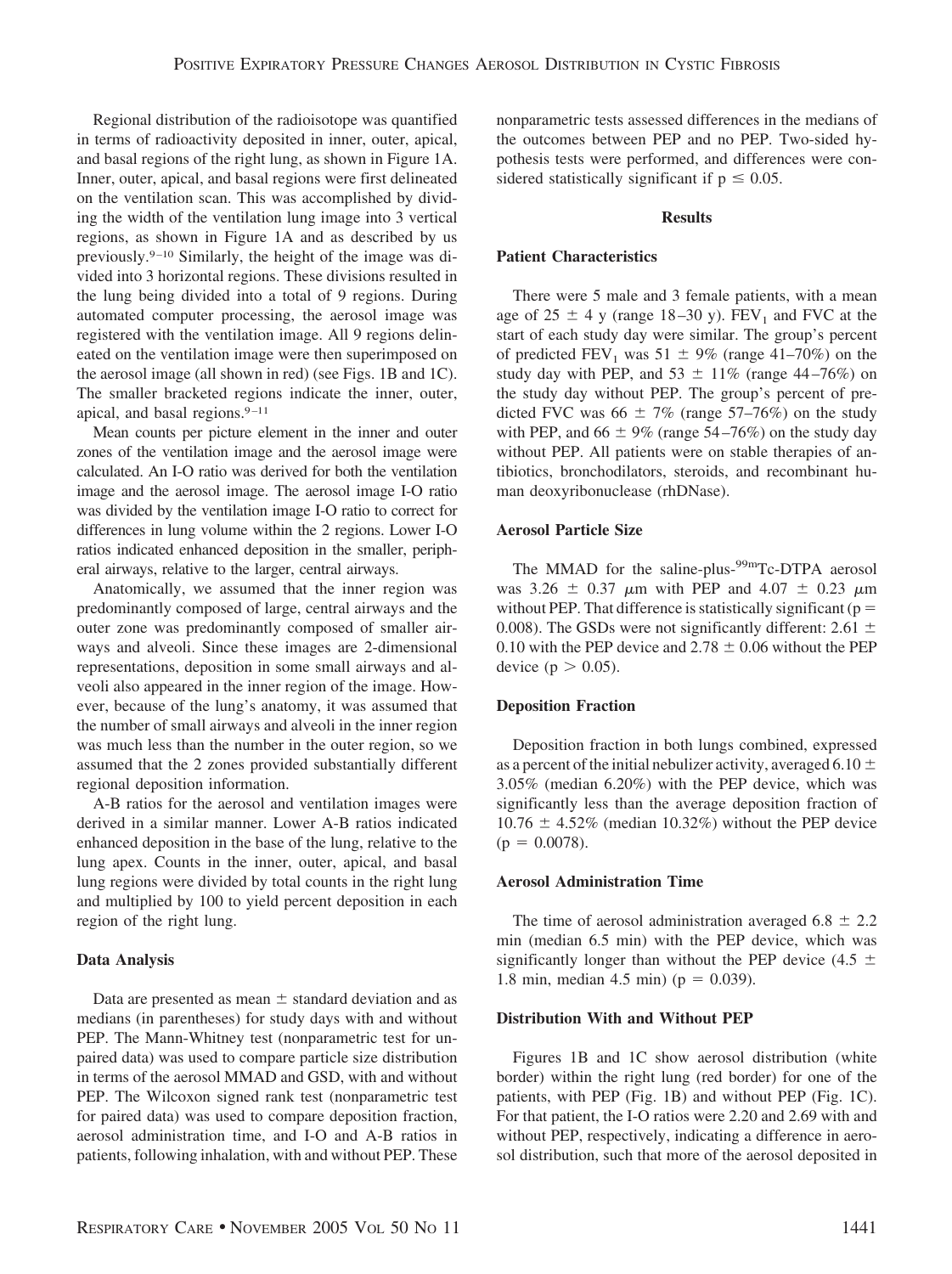

Fig. 2. Inner-outer (I-O) ratios with and without positive expiratory pressure (PEP). The median ratios were significantly lower with PEP ( $p = 0.008$ ) than with no PEP.



Fig. 3. Mean percent deposition in the inner and outer lung regions with and without positive expiratory pressure (PEP). Deposition decreased in the inner region and increased in the outer region with PEP.

the outer region relative to the inner region with PEP. The A-B ratios were 0.73 and 0.97 with and without PEP, respectively, indicating a difference in aerosol distribution, such that more of the aerosol deposited in the base relative to the apex with PEP.

# **Mean I-O Ratios With and Without PEP**

On the study day with PEP, I-O ratios were significantly lower than on the study day without PEP, averaging 2.01  $\pm$ 0.69 (median 2.23) and 2.76  $\pm$  1.33 (median 2.55), respectively ( $p = 0.008$ ) (Fig. 2). This decrease in I-O ratio with PEP was because of an average increase of 2.8%



Fig. 4. Apical-basal ratios with and without positive expiratory pressure (PEP). Median ratios were not significantly different with PEP than without PEP ( $p > 0.05$ ).

aerosol in the outer region of the right lung and an average decrease of 3.6% in the inner region, as shown in Figure 3.

# **Mean A-B Ratios With and Without PEP**

On the study day with PEP, A-B ratios were not significantly different than on the study day without PEP, averaging  $0.82 \pm 0.31$  (median 0.80) and  $1.00 \pm 0.49$  (median 0.90) on the 2 study days, respectively ( $p > 0.05$ ) (Fig. 4).

A single subject showed consistently higher values for I-O and A-B ratios, compared to the other subjects (see Figs. 2 and 4). Nevertheless, this subject met all the inclusion criteria and was not extreme in terms of  $FEV<sub>1</sub>$ , age, or therapy.

#### **Discussion**

The importance of aerosol distribution in the lung is still unknown. However, it could prove beneficial to target the deposition of drugs such as rhDNase, antibiotics, and protease inhibitors to poorly ventilated airways of CF patients, to slow the progression of the disease. This is because poorly ventilated airways retain mucus, and this appears to be associated with a higher pathogen and neutrophil load.12 One of the lung regions in which poor ventilation and obstruction first appear in patients with CF is the smaller, peripheral airways. This region showed a proportional increase in deposition when the PEP device was used to deliver saline plus  $99<sup>99m</sup>$ Tc-DTPA aerosol in this study. This was evidenced by the significant decrease in the I-O ratio with PEP, compared to no PEP (see Fig. 2).

The other lung zone that becomes poorly ventilated in patients with CF is the lung apex. However, aerosol deposition in this region was unaffected by the PEP device.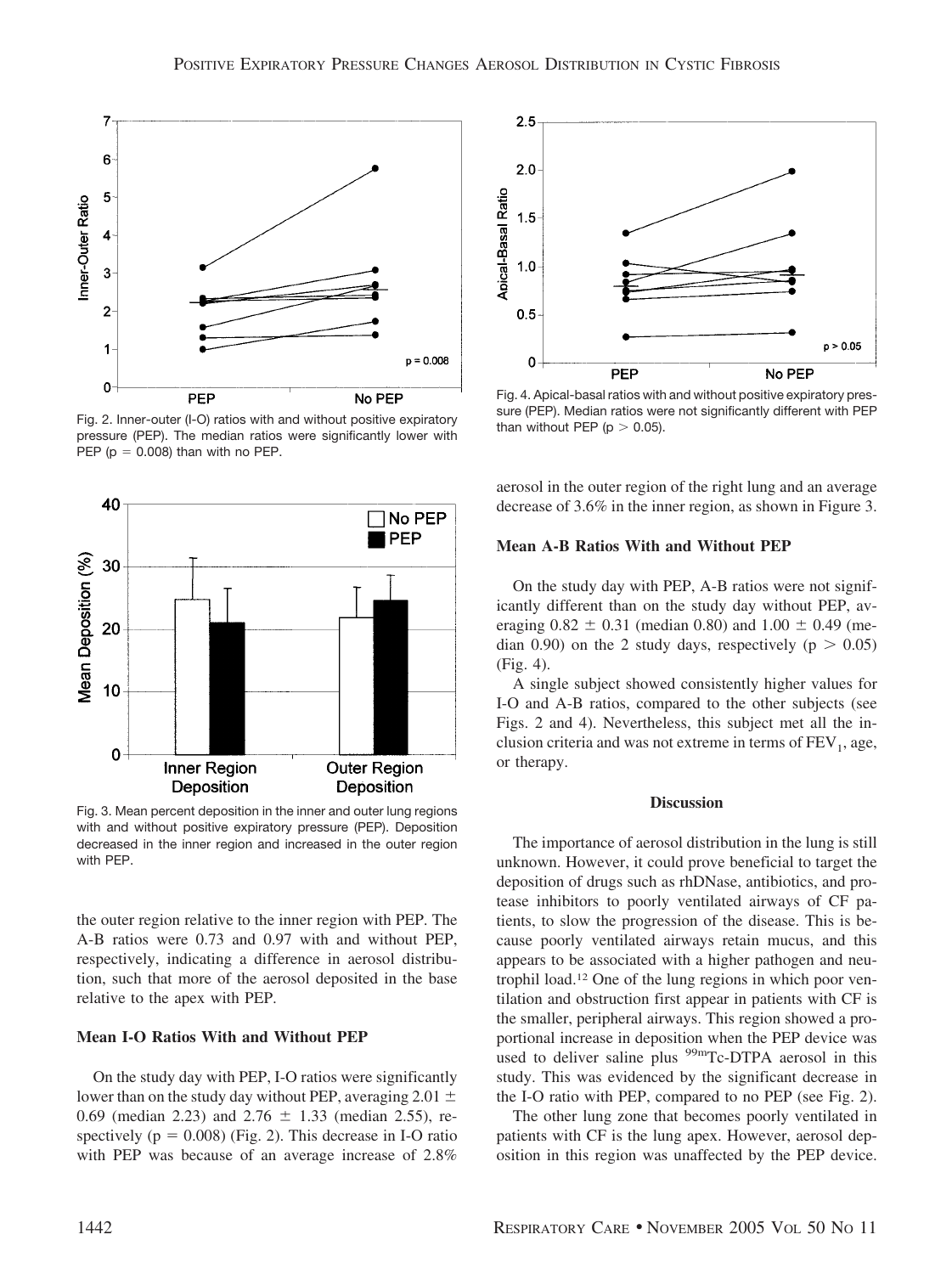This was evidenced by no significant increase in the A-B ratio with PEP, compared to no PEP (see Fig. 4). This finding indicates that, while delivery of aerosolized medications to the lung periphery may be improved by PEP, delivery to the lung apex will probably be unchanged.

Some clinicians and respiratory therapists use positive pressure to "drive" inhaled therapies more distally into the lungs of obstructed patients, or to open closed airways to allow aerosol passage. Our results show that though this may be the case, the magnitude of the deposition change with this PEP device and this nebulizer/compressor system may be small compared to no PEP, and may not be clinically relevant. Other ways of targeting inhaled therapies to the peripheral airways in obstructed patients, such as breathing small particles slowly,<sup>7</sup> may be more effective.

The effectiveness of the nebulizer/PEP combination in terms of aerosol redistribution may have been limited by the number of patients  $(n = 8)$  and our choice of patient population (ie, young adults with moderately severe lung disease). Thus, this technique might lead to greater increases in deposition in the lung periphery in individuals with less lung disease and less airway damage (ie, young children with CF who have minimal lung involvement). This needs further study.

The dose of radioactivity that deposited in the lungs, relative to the initial activity in the nebulizer, was significantly less with the PEP device (6.10%) than with no PEP (10.76%), making aerosol generation with the nebulizer/ PEP combination less efficient for drug delivery than without PEP. Lower deposition fractions with the PEP device may have been due, in part, to considerable loss of aerosol through the flow-limiting orifices of the device during exhalation. This occurred because patients exhaled across the bowl of the device while it continuously generated aerosol for inhalation. Although never quantified, it is likely that losses were substantially reduced when the PEP device was not used, since exhalation occurred through a low-resistance filter located on the mouthpiece of the nebulizer. With this latter configuration, aerosol that was being generated in the nebulizer bowl was conserved during exhalation, leading to enhanced delivery during the next inhalation. The use of an "interrupter" might decrease the losses associated with the PEP device during aerosol exhalation, since aerosol generation would occur only during inhalation.

One explanation for the greater outer-zone deposition with PEP could be the difference in particle size distribution with the PEP device. The particles generated by the nebulizer/PEP combination were significantly smaller (MMAD 3.26  $\mu$ m) than the particles generated without PEP (MMAD 4.07  $\mu$ m). Typically, smaller particles deposit more peripherally in the lungs of patients with CF. For example, in another study we quantified the distribution of aerosols with MMADs of 3.68  $\mu$ m and 1.01  $\mu$ m in the lungs of CF patients who were breathing under conditions similar to patients in the current study without PEP.7 In that study, mean I-O ratio was significantly lower with the 1.01- $\mu$ m aerosol than with the 3.68- $\mu$ m aerosol, indicating enhanced deposition in the peripheral airways and alveoli with the smaller particles. Wilson et al also found a difference in deposition pattern as a result of aerosol particle size in CF patients.13 In that study, an antibiotic aerosol consisting of particles with a mass median diameter of  $1.8 \mu m$  was more homogeneously distributed in the lungs of children with CF than an aerosol consisting of particles with a mass median diameter of 3.3  $\mu$ m. It is not known if adding PEP to these approaches would further enhance aerosol distribution to the smaller airways of these patients.

It is of interest that the particle size distributions of 2 other drugs, albuterol alone (Ventolin nebules inhalation solution, GlaxoSmithKline) and rhDNase (Pulmozyme, Genentech) admixed with DTPA, were also affected when aerosol was generated by the Pari LC Plus nebulizer and the PEP device was used, compared to no PEP. Using the same particle sizing technique and nebulizers as described for saline admixed with DTPA, we found that the average MMAD for albuterol alone was also significantly smaller when generated with PEP (2.82  $\pm$  0.18  $\mu$ m) compared to no PEP  $(3.50 \pm 0.18 \mu m)$  ( $p < 0.008$ ). Similarly, the MMAD for the rhDNase/DTPA solution averaged 3.45  $\pm$  $0.28 \mu m$  when generated with PEP, which was significantly smaller than without PEP (4.15  $\pm$  0.13  $\mu$ m) (p < 0.008). These data suggest that when the Pari PEP device is used in combination with the Pari LC Plus nebulizer, as described in these experiments, the particle size distribution of a number of drugs may be significantly altered, compared to nebulization with the nebulizer alone. The explanation for the alterations in particle size distribution is unknown. As observed in the present experiments, alterations in the particle size distribution of these other drugs could lead to differences in the lung deposition pattern and, potentially, alterations in drug effectiveness.

# **Conclusions**

In summary, these results indicate that aerosol administration takes longer and less aerosol is deposited in the lungs of patients with CF when the Pari LC Plus nebulizer is used with the Pari PEP device, as described in these experiments, compared to nebulization without the PEP device. Nevertheless, aerosol administration with this nebulizer in combination with the PEP device also results in a proportional redistribution of aerosol to the peripheral airways, compared to nebulization without the PEP device. The clinical relevance of this subtle redistribution of aerosol in CF patients is unknown and will probably depend on the drug administered and disease severity.